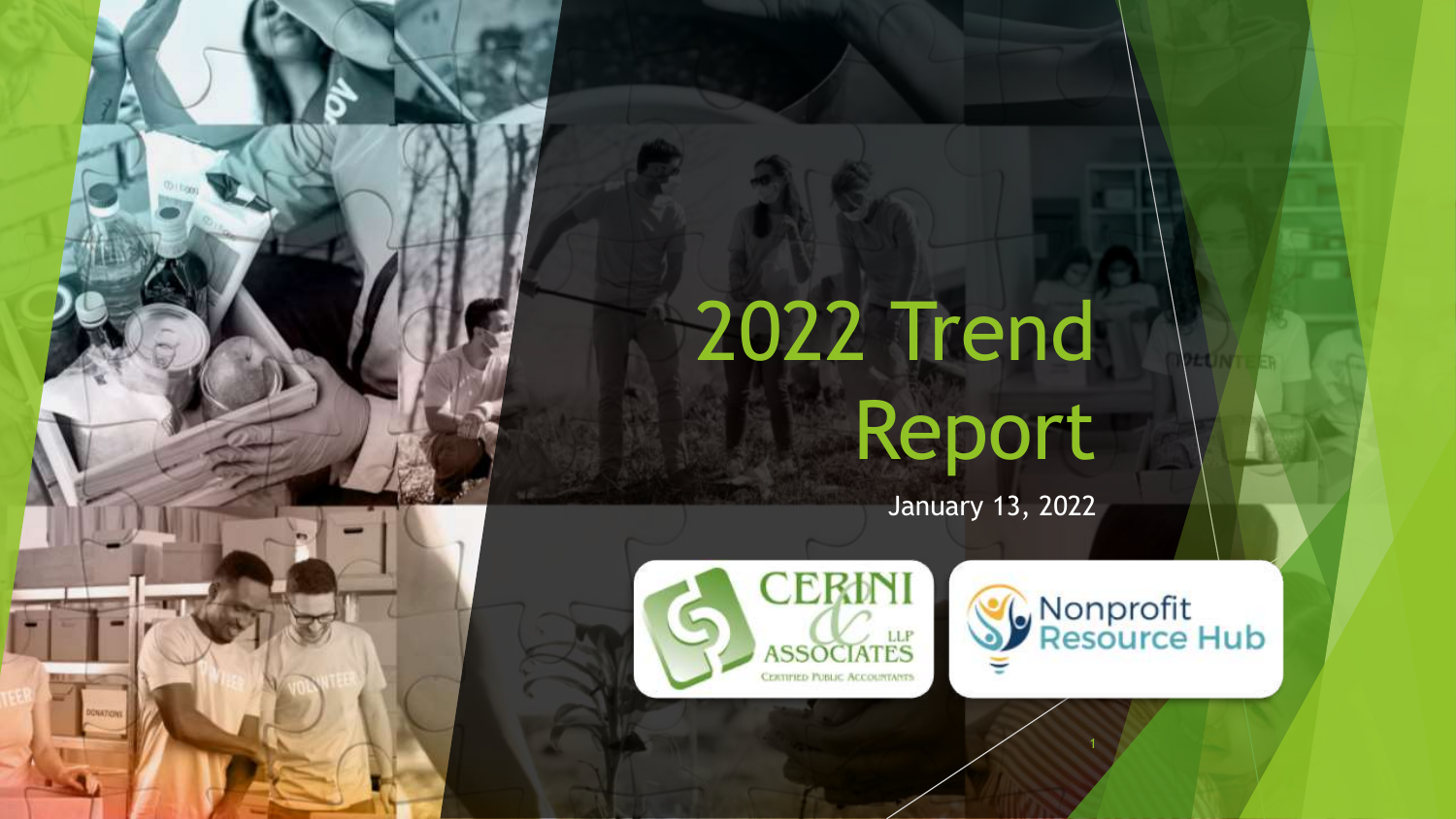

#### • Impact of COVID

- Remote workforce
	- Impact on culture
	- One size does not fit all
	- Cybersecurity issues
	- Different way to look at space
- Vaccination policies
	- Monitoring and tracking systems
- Start and stop

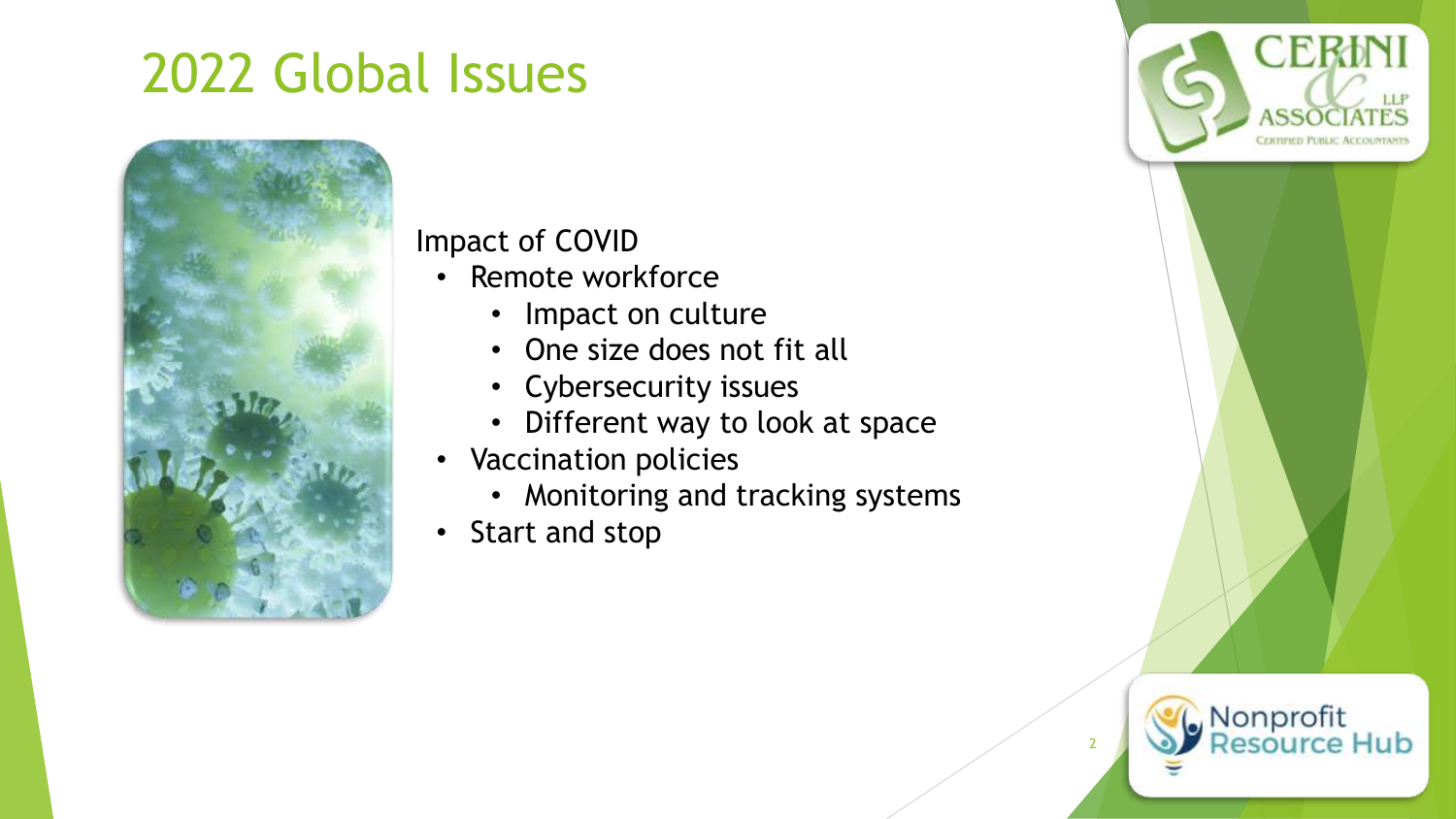- The Great Resignation
	- Need for strong leadership
		- Flexible
		- Empathetic
		- Problem solvers
		- Teachers/Supporters
		- Diversity
	- Increased salaries/Salary parity
		- Real issue for front-line workers
		- Expect raises of at least 3 to 6%
	- Employee centric approach
		- Need to prioritize the people that make the work possible
		- Need to provide fulfilling experience



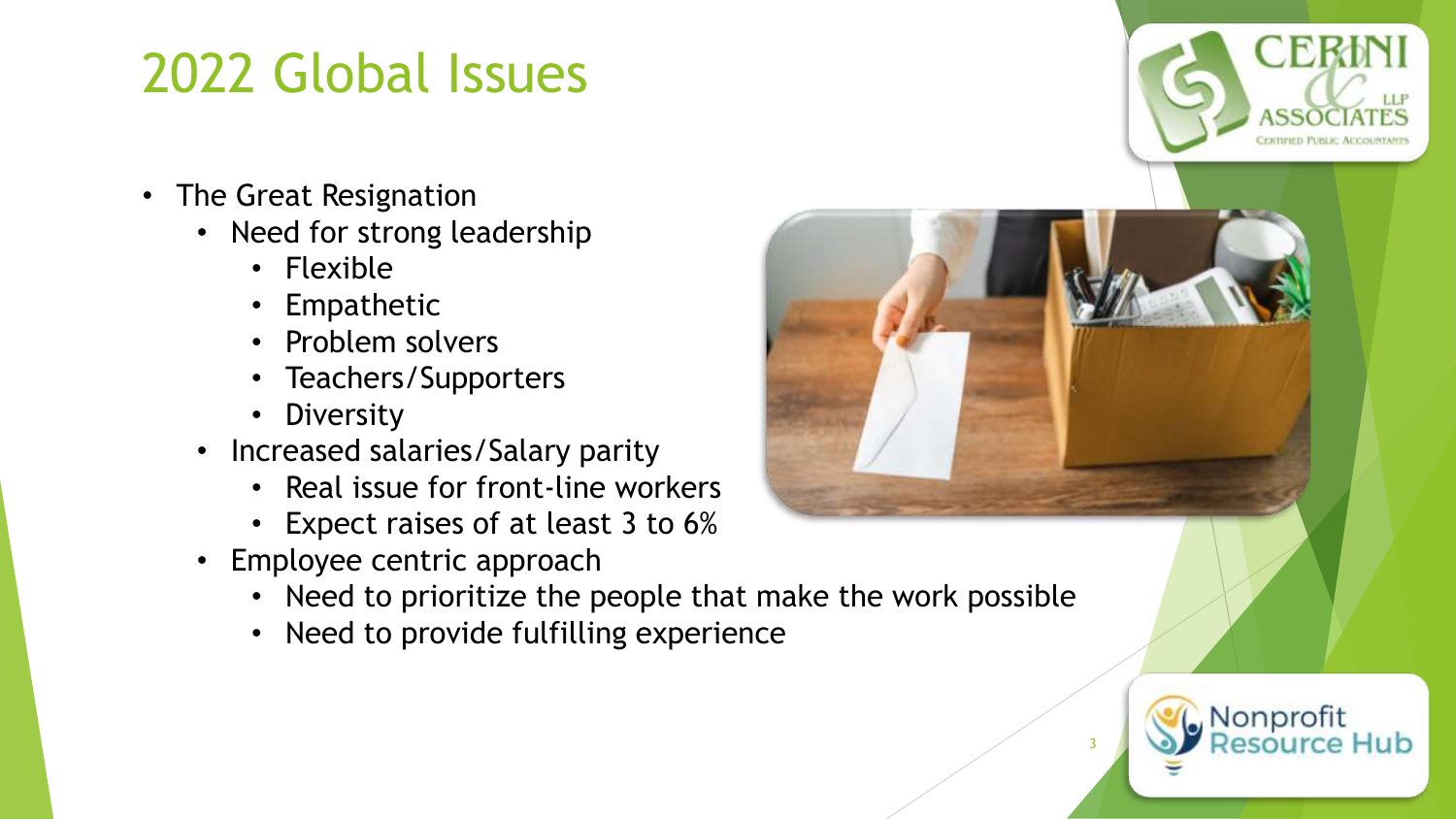

- Supply Chain Shortages
	- Longer ordering time frames
	- Product shortages
- Increased Inflation
	- Increased fed rates
	- Investment Returns/contribution
- Feast and/or Famine
- Advocacy and monitoring
	- Need to push for appropriate contracts with fair wages



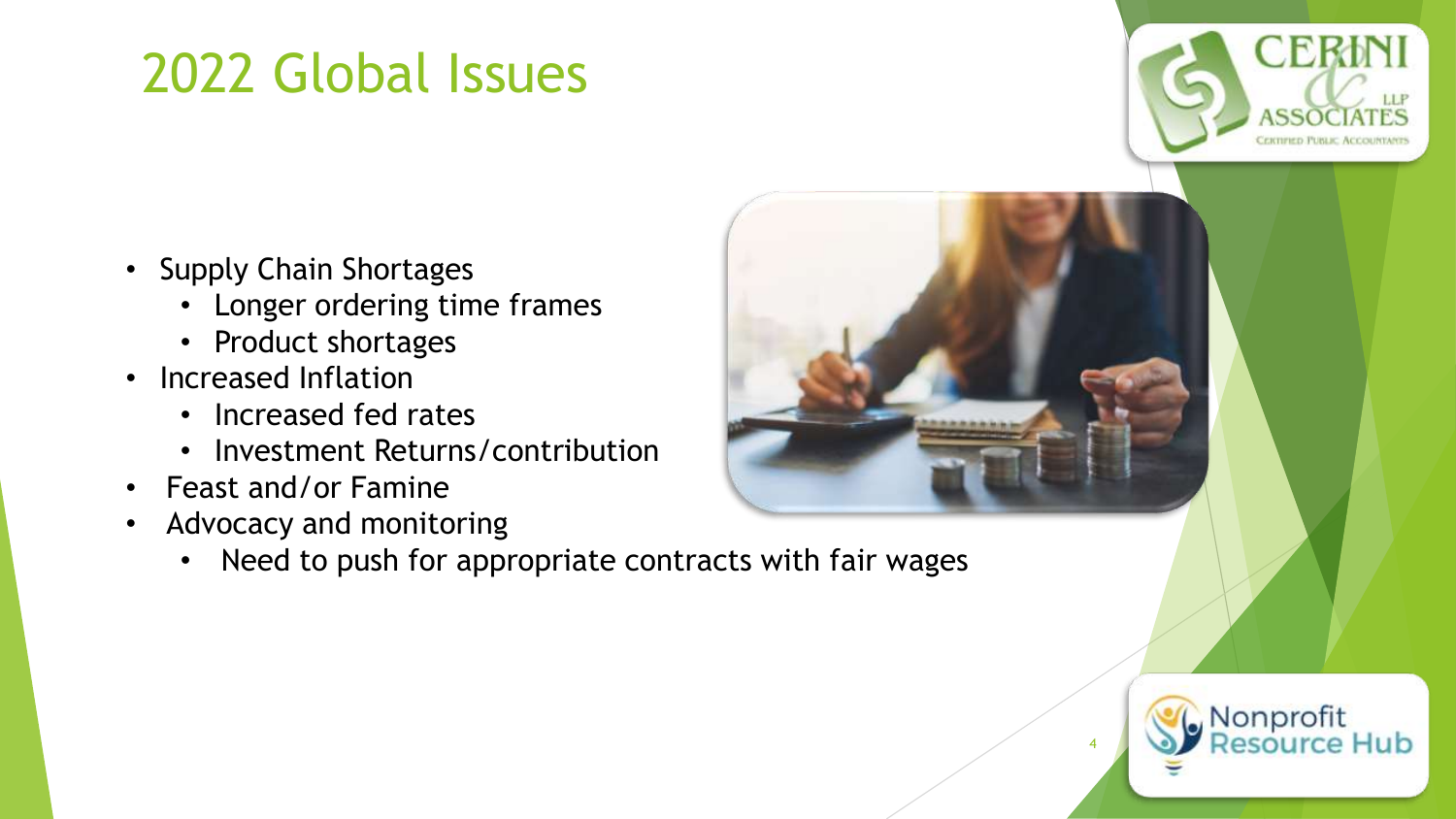- Nonprofits need to stand on their own feet in 2022
	- CARES Act funding dried up
	- Could be budget cuts at the State level
	- Reduced funding
	- Potential rise in costs
- Decline in Volunteerism
	- 66% of volunteers have decreased or stopped
	- Need to pay for services

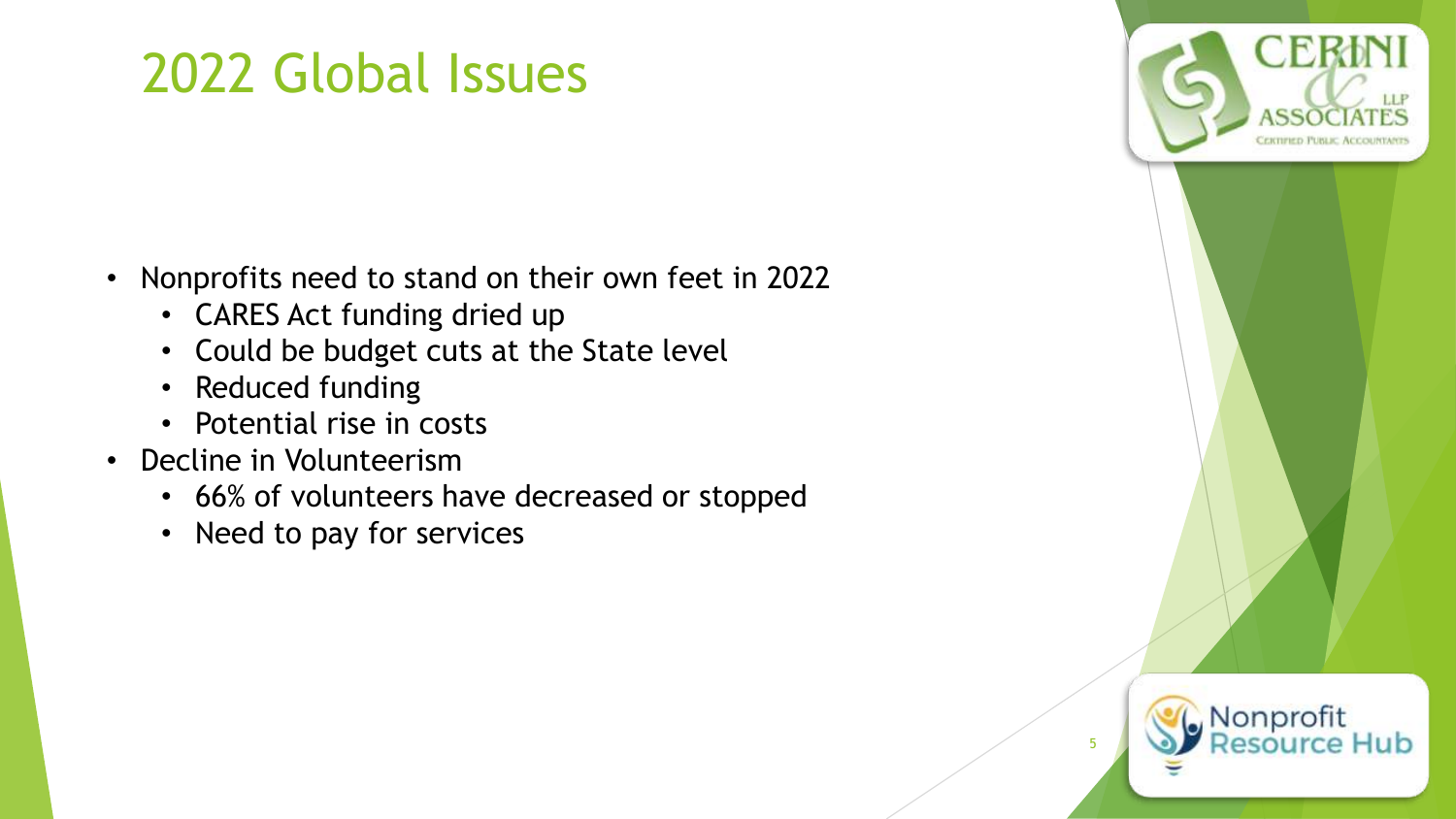- Need to think more strategically in 2022
	- Investments:
		- Infrastructure
		- Technology
		- Leadership
		- Training
		- Information
		- Preparedness
	- Collaboration/Partnership
	- DEI Needs to be integrated
	- Business model becomes essential
		- Re-assess current programs/contracts
		- Re-assess service delivery models
		- Re-assess the impact of current services

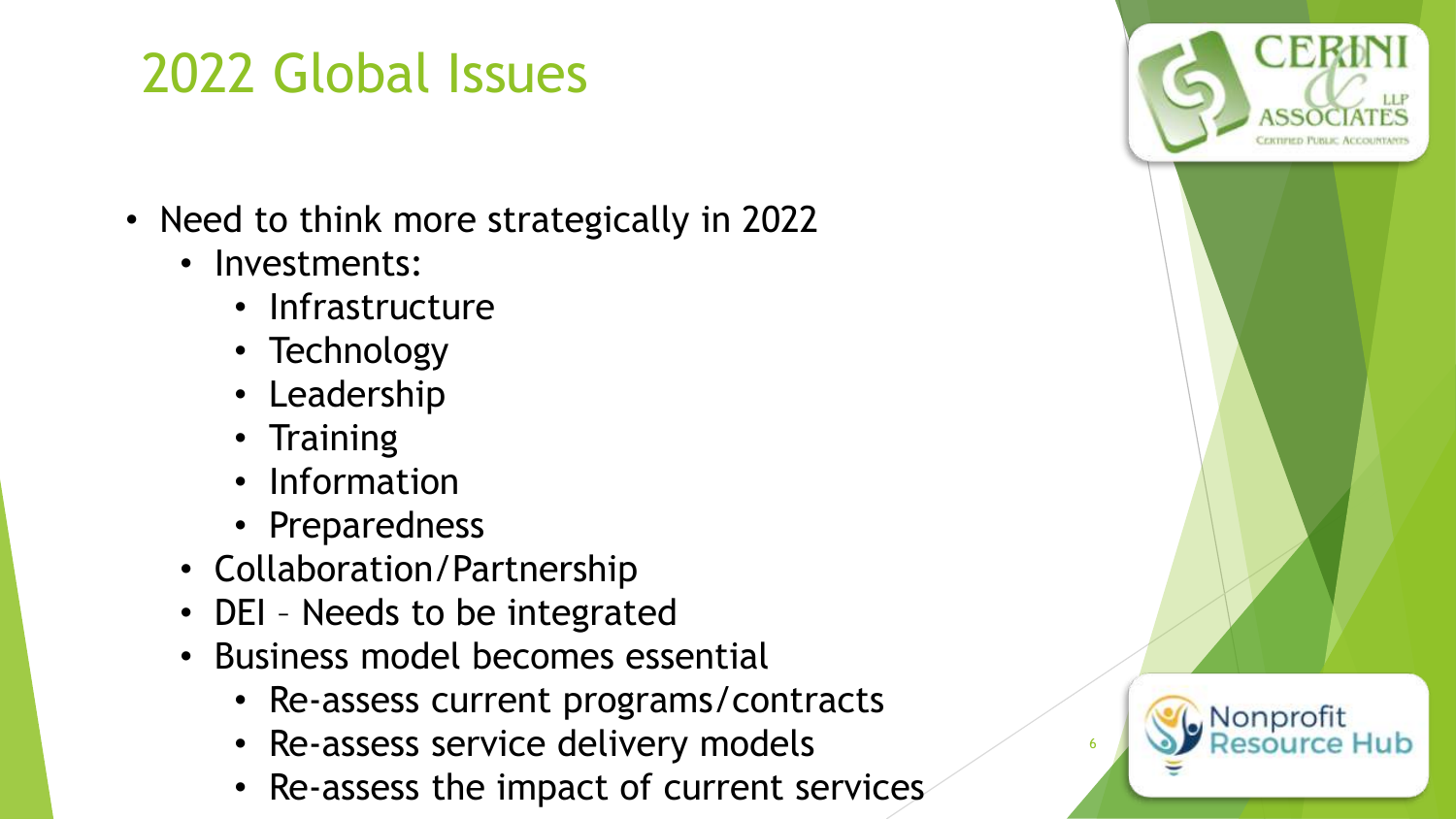#### Fundraising Trends

- Increase in mobile communication and giving
	- Text messages have a 99% open rate vs e-mail 28 33%
	- Donors are 34% more likely to give on a mobile –responsive website
	- Make the ask
- Rise in Crypto donations
	- \$2.4 million on giving Tuesday (583% increase)
	- More nonprofits are accepting crypto
	- Annual per-capita income of a crypto user is \$111,000
	- 45% of crypto users donate at least \$1,000 to charity (33% non-crypto)
- Trusted payment apps/Digital wallets (Venmo, Paypal, Apple Pay)
	- 54% of donors prefer to give on-line



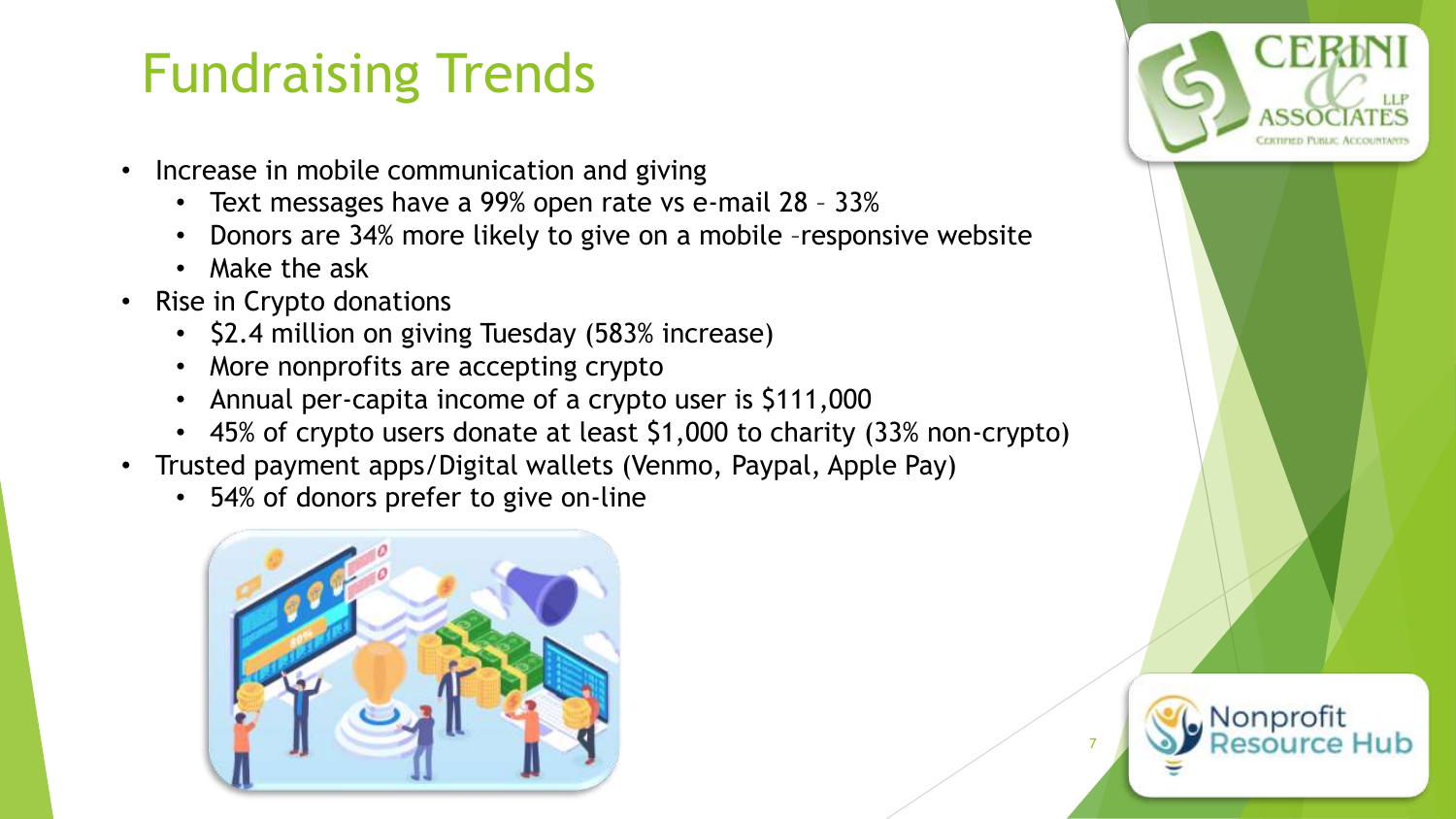#### Fundraising Trends

- Develop more personalized relationship with donors (Blood Bank)
	- Let them know impact/use of funds
	- Drip marketing all year round
		- Let them in/backstage pass
	- Have a conversation
	- Make donors feel valued and important
	- Reconnect
- Make asks relatable and tangible (e.g. book in the hands of a child, housing for a month, pint of blood, etc.)
- Expect the majority of events to be in person in 2022 … but with remote aspects/technology
	- Turn-outs are expected to be below pre-pandemic levels
	- Streaming/on-line aspects
	- Text communication
	- Instant/on-going engagement
- The average age of a US donor is 64 years old



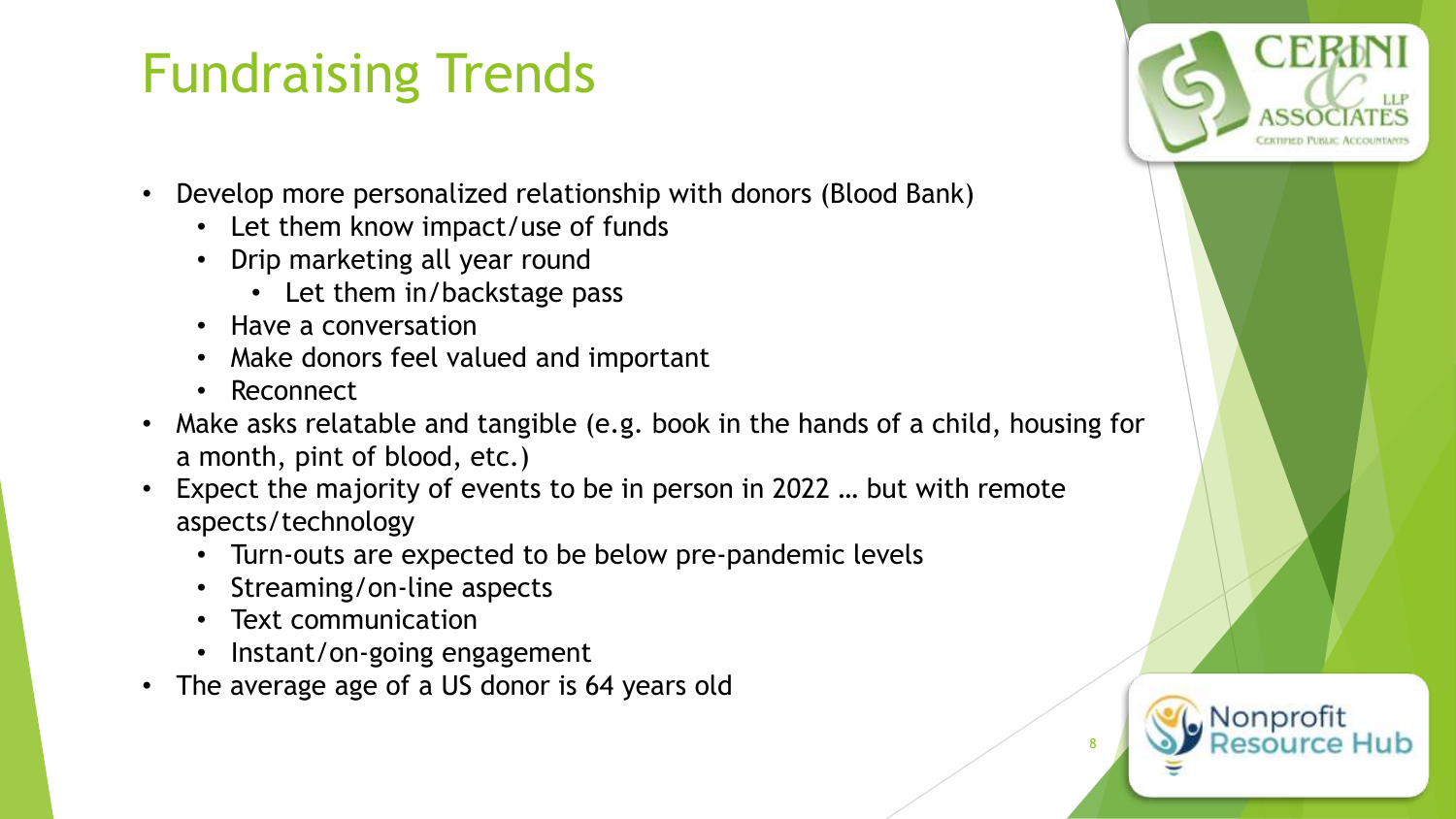#### Fundraising Trends



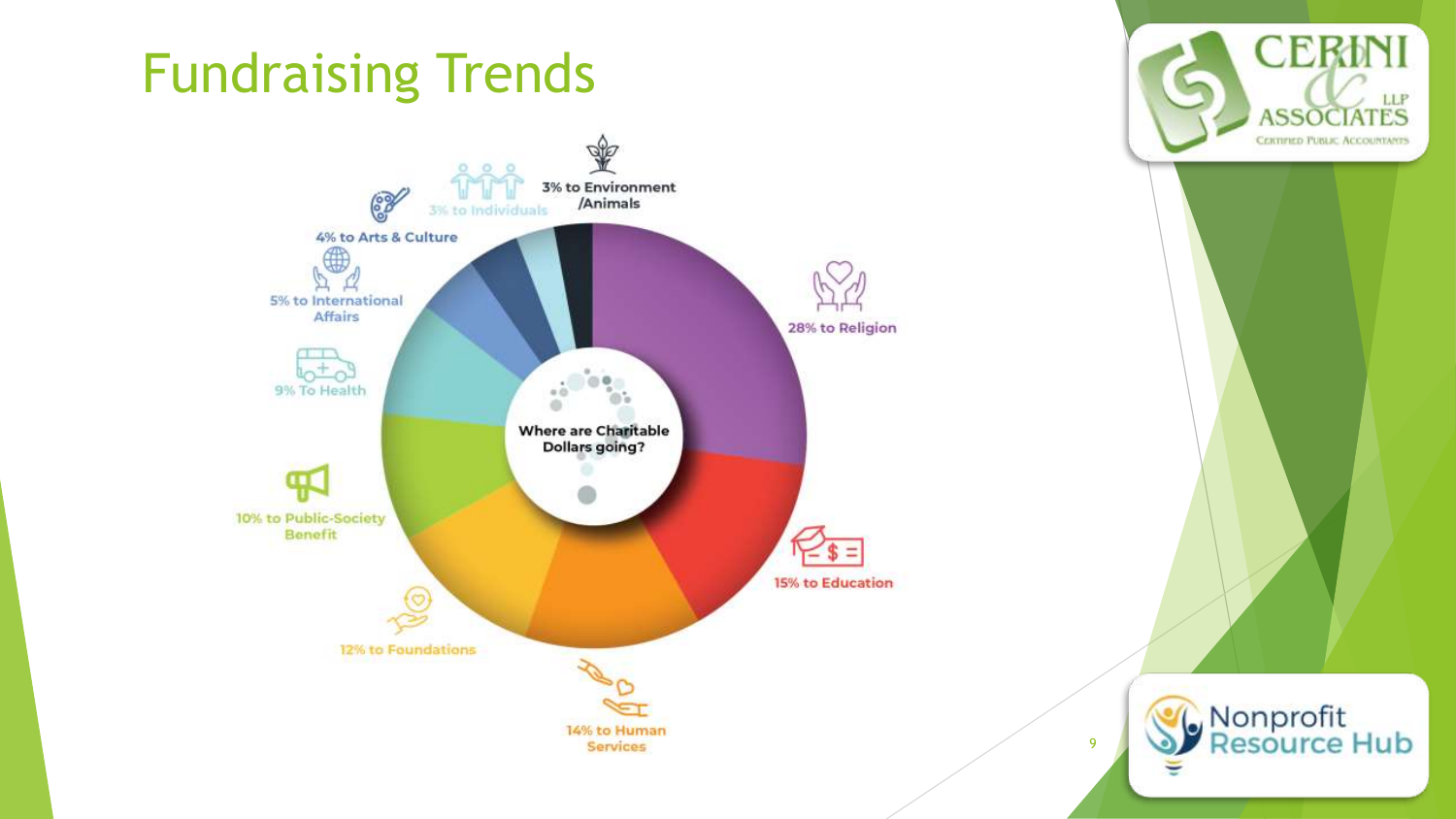## Technology Trends

- Increased Technology spend
	- IT equipment shortages
	- Older equipment may not support security updates
- Cyber Security Issues
	- Expect greater levels of malware and cyber attacks
	- Institute for Critical Infrastructure Technology showed 50% of nonprofits had experienced a ransomware attack
		- Donor information/credit card info
		- HIPAA information/Social security numbers
	- Increased need for cyber security training (59% of nonprofits do not do)



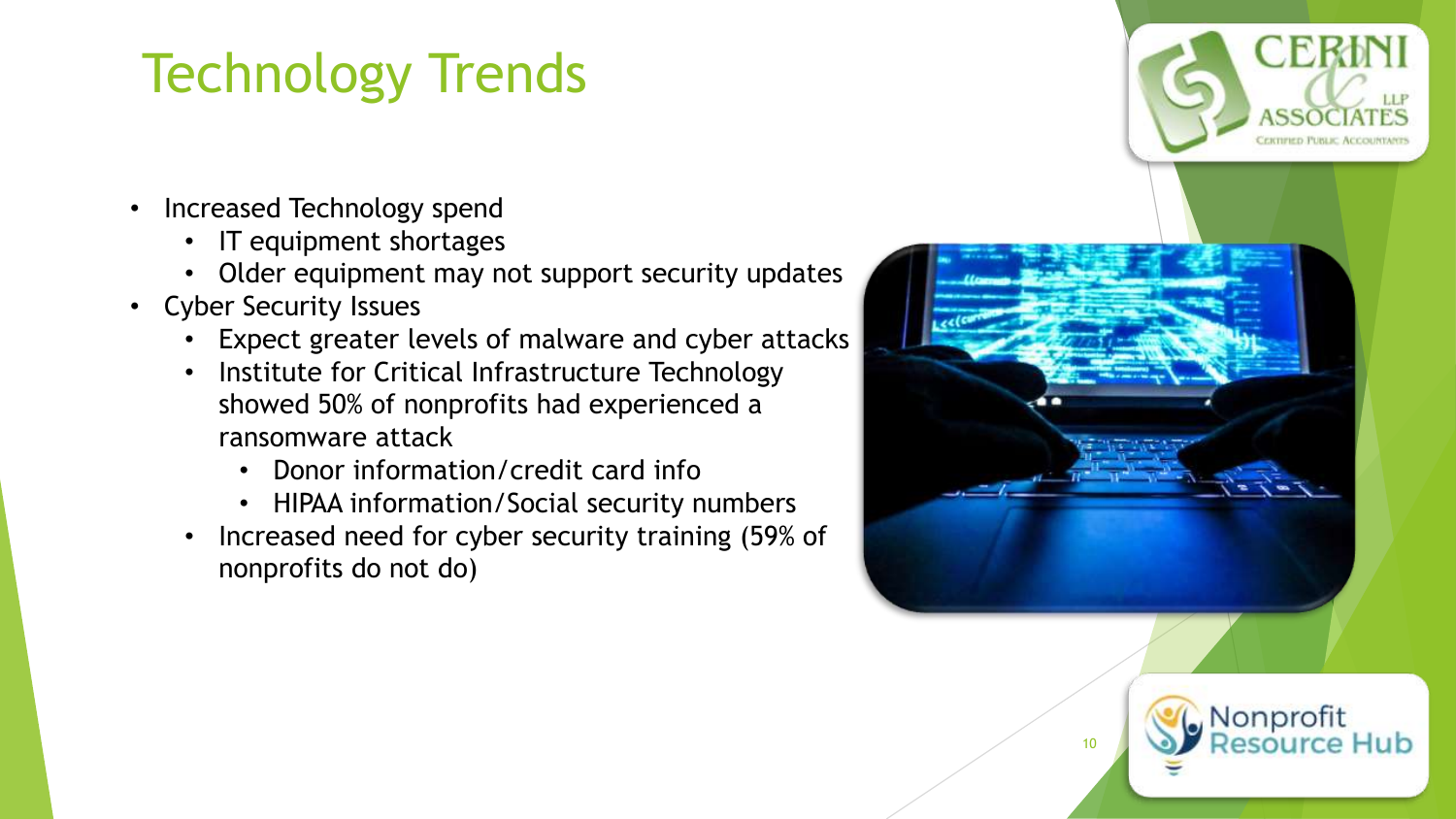#### Technology Trends

- Internet of Things
	- Approximately \$6 trillion will be spent on IoT related solutions over the next 5 years
	- Expanded use of technology in service delivery
		- Air Beam wearable device that measures air quality/pollution
		- Sensor on a water well that monitors water levels
		- Medical devices constantly monitoring
		- Voice activated assistant/smart home
	- Fundraising
		- Smart assistance (57% of people who own a smart assistant have used it to buy something)
		- Meaningful content (Save the Food)
		- Prospecting notification when on site to personally say hello
	- Increased digital reach
		- Expanded digital screens

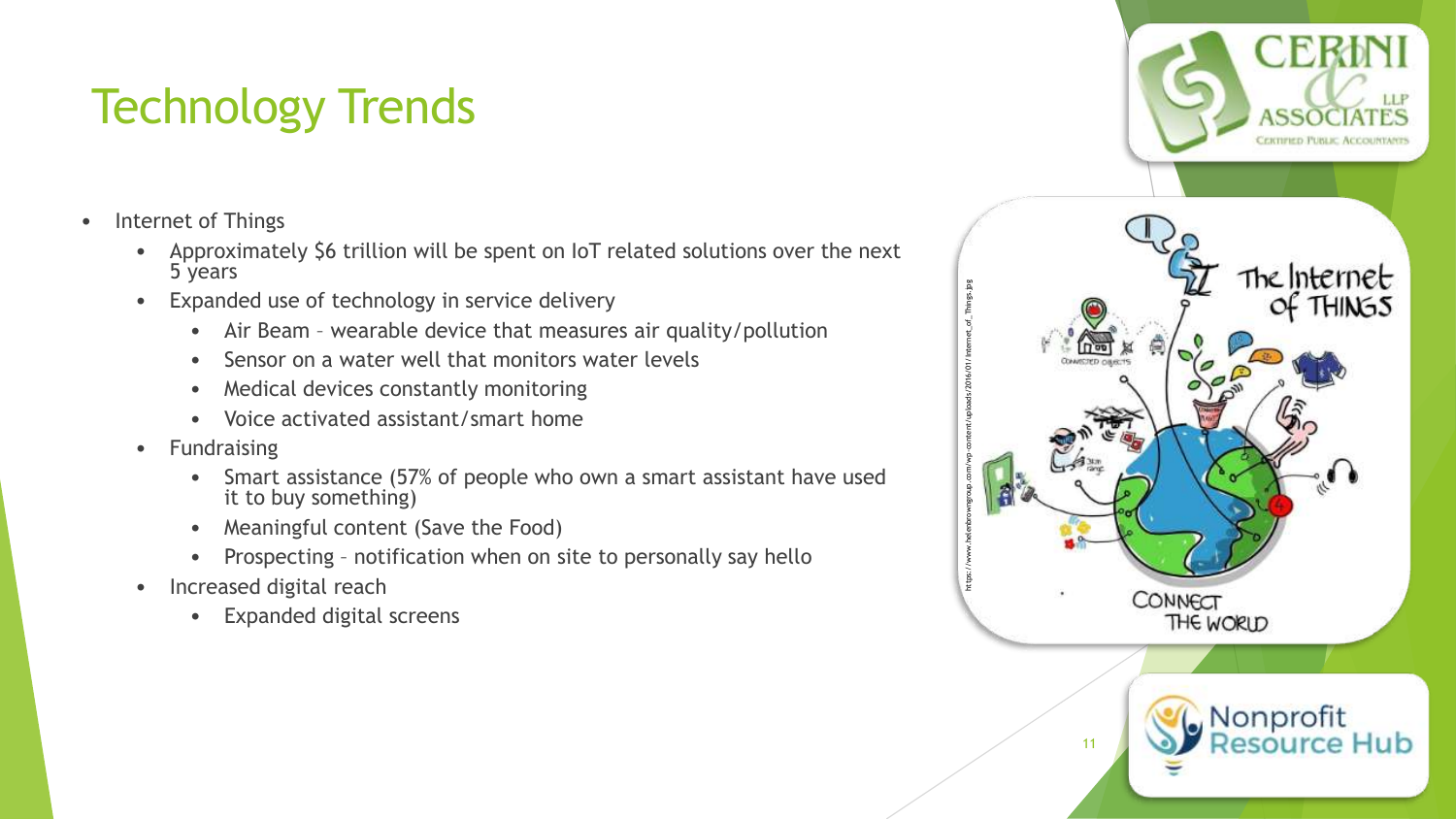## Technology Trends

- Increased automation
	- Prospect list management
		- Automate communication with donors based upon interest
		- Automate marketing to integrate social media and e-mail campaigns (Marketo, Hubspot)
	- Receipts and Communication
		- Set up automated routines to understand donor gifting patterns with development staff notified when gifting patterns change
		- Modify communication based upon gifting patterns
	- Program management
		- Automate scheduling
		- Create communication platforms (mentor/mentee dashboard)



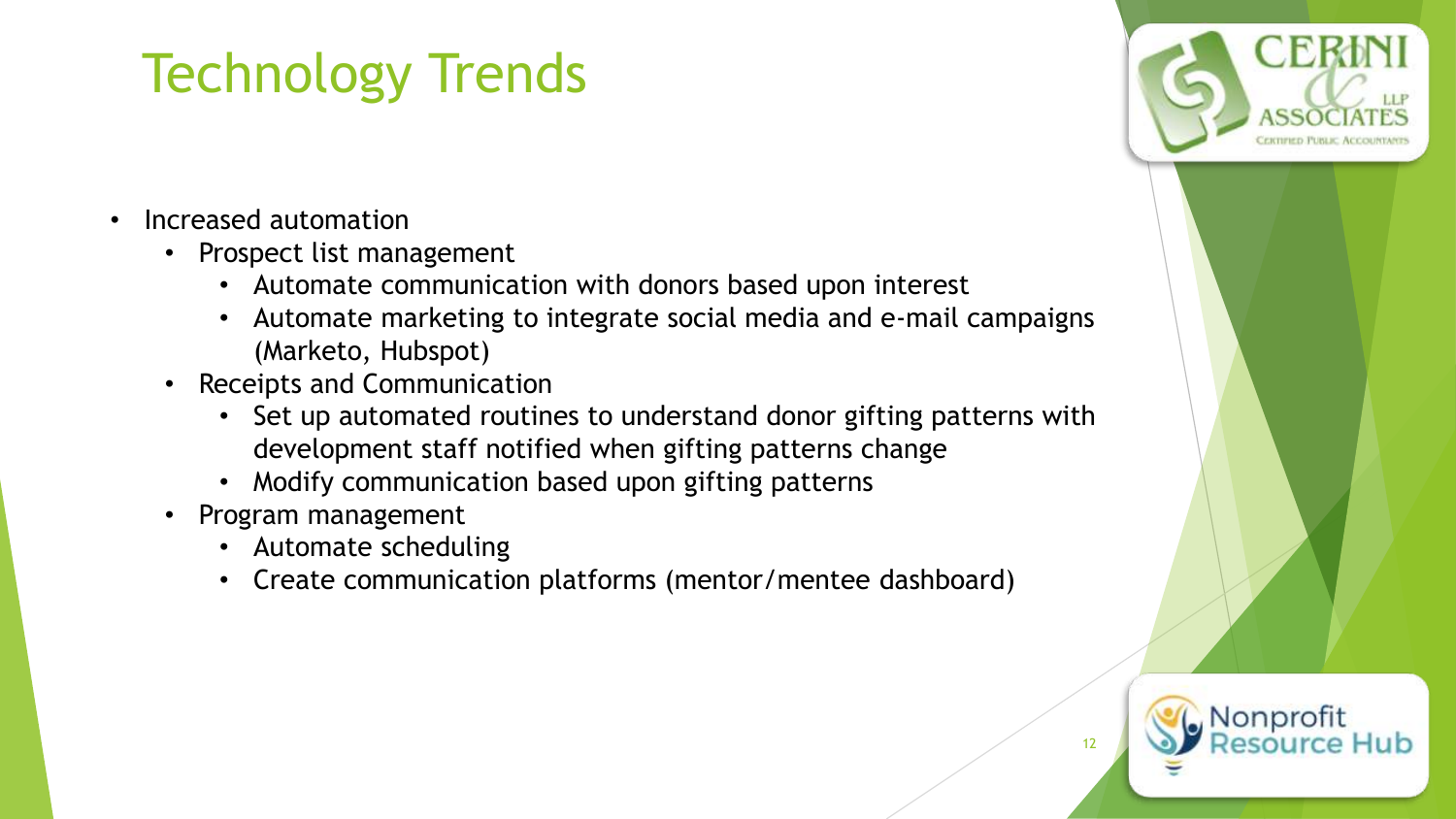#### Communication Trends

- 9 out of 10 people on the internet use social media, yet 67% of nonprofits don't have a documented social media strategy
	- Less than 50% of organizations utilizing social media are measuring their results

#### **SOCIAL MEDIA USERS BY AGE**

**CLICK FOR SOCIAL MEDIA GUIDE** 

Facebook is still the most widely used - 2.9 billion monthly active users Tik Tok and Instagram are the most popular with the under 30 age group



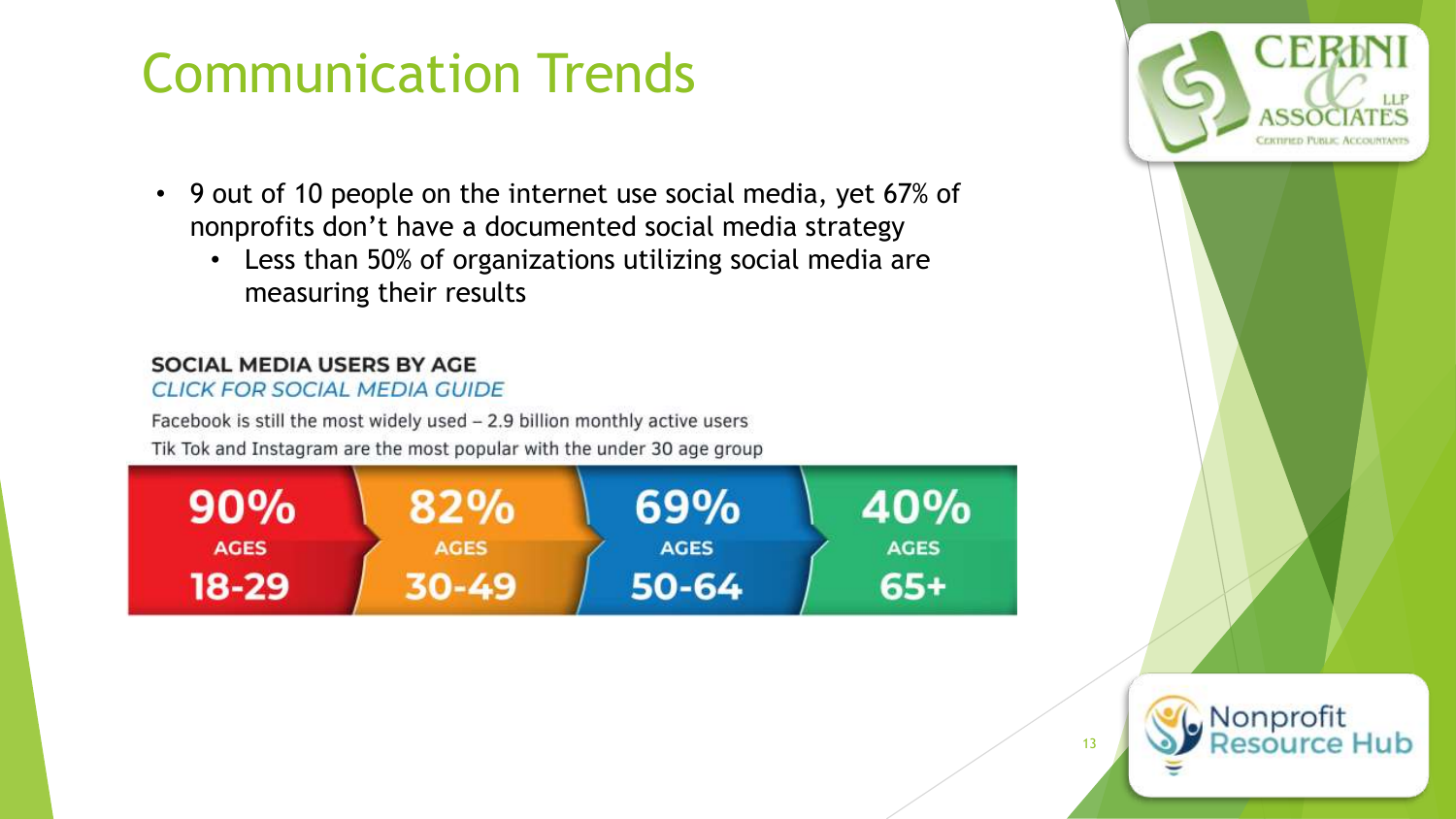#### Communication Trends

- There will be 271 million smart phone users in the US by the end of the year
	- Average person watches 30 minutes of video a day from their phone
- 57% of people who watch nonprofit videos make a donation
- Text messages have an open rate of 99% verse e-mails which have an open rate of 28 to 33%
	- 97% of text messages are opened within 15 minutes of receiving



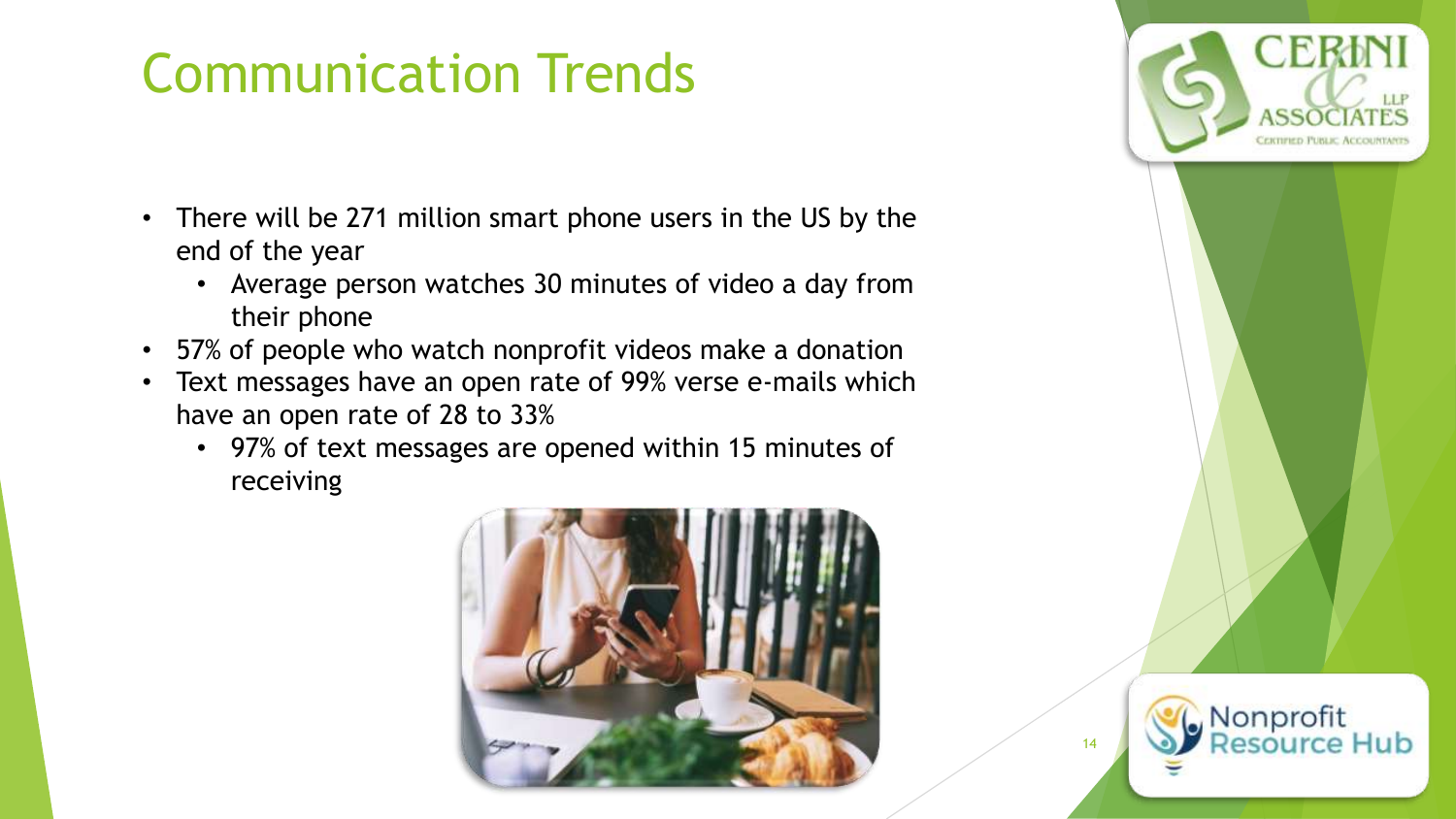#### Workspace Trends

- Space will need to be more malleable
	- Space will need to be multi-purpose and dynamic to meet changing needs of organizations through-out the week/day
- Re-evaluate office space (space costs about \$5,000 per person per year)
	- We anticipate downsizing of space
	- Renegotiate leases
- Increase in hoteling
	- Increased need for disinfecting



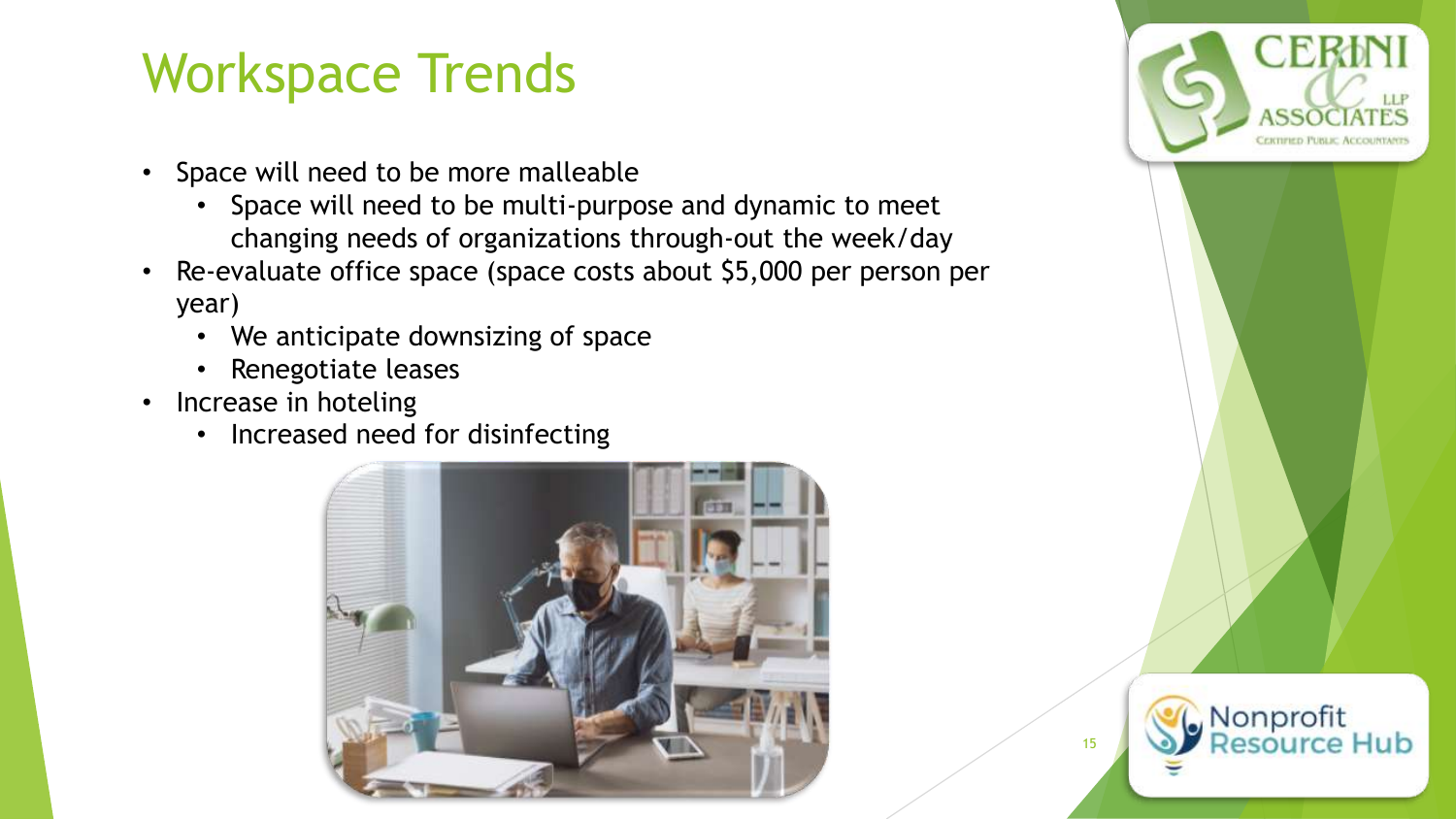## Check Out The Full Trend Report



# CERINI & ASSOCIATES, LLP | CERTIFIED PUBLIC ACCOUNTANTS PRESENTS NONPROFIT<br>TRENDS REPORT





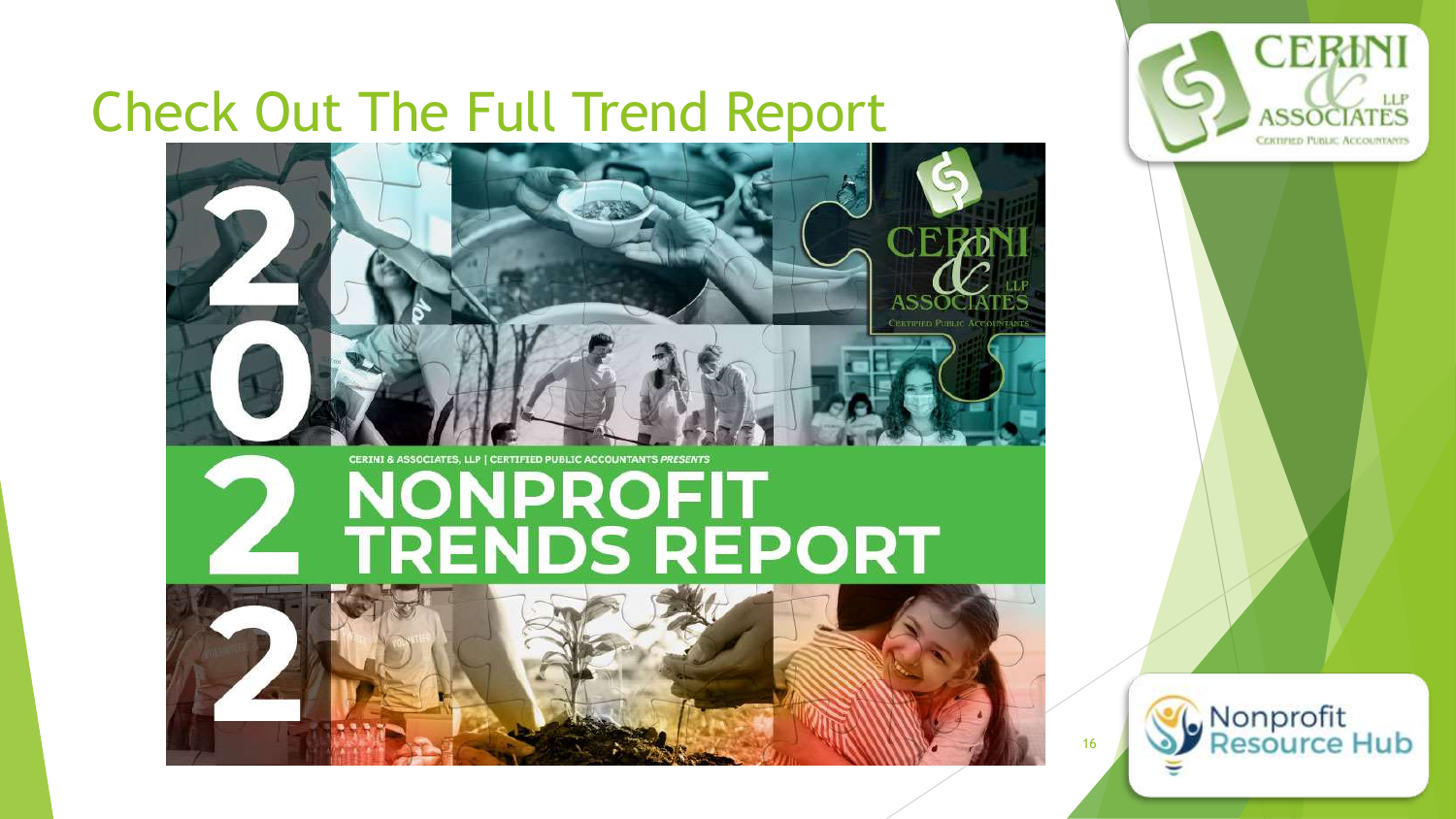#### Sign up For Upcoming Webinars



#### **How to Develop a Fundraising Plan for 2022 January 26th at 12:00 pm**

Join Michael Bellavia CEO of HelpGood for an informative Work Shop!

In this workshop we'll:

- Set fundraising resolutions for 2022
- Develop a one-page fundraising strategy using the Get, To, By approach
- Prioritize tactics
- Create a calendar with themes
- Discuss habits to set you up for fundraising success

You'll walk away with a forward-looking game plan and hopefully preserve some of your sanity to turn 2022 into a happier new year.

This Webinar is first come, first serve we have limited registration to 30 people, if you would like to be put on our waitlist please email Kelli-Anne Cerini at [Kacerini@cerinicpa.com](mailto:Kacerini@cerinicpa.com) [Register Here!](https://us06web.zoom.us/meeting/register/tZMod-ihqj4vGd2Zfhm8MZUDmtHNaXETQMte)



#### **Cerini Nonprofit Connection – Diversity and Inclusion in the Workplace February 8th at 12:00 pm**

Join Ken Cerini and guest Simone Sloan of Your Choice Coach for our monthly nonprofit webinar series! They will discuss Diversity and inclusion in the workplace.

#### [Register Here!](https://us02web.zoom.us/webinar/register/6516409026632/WN_RoxmE_U8SVGszUO7niJFpA)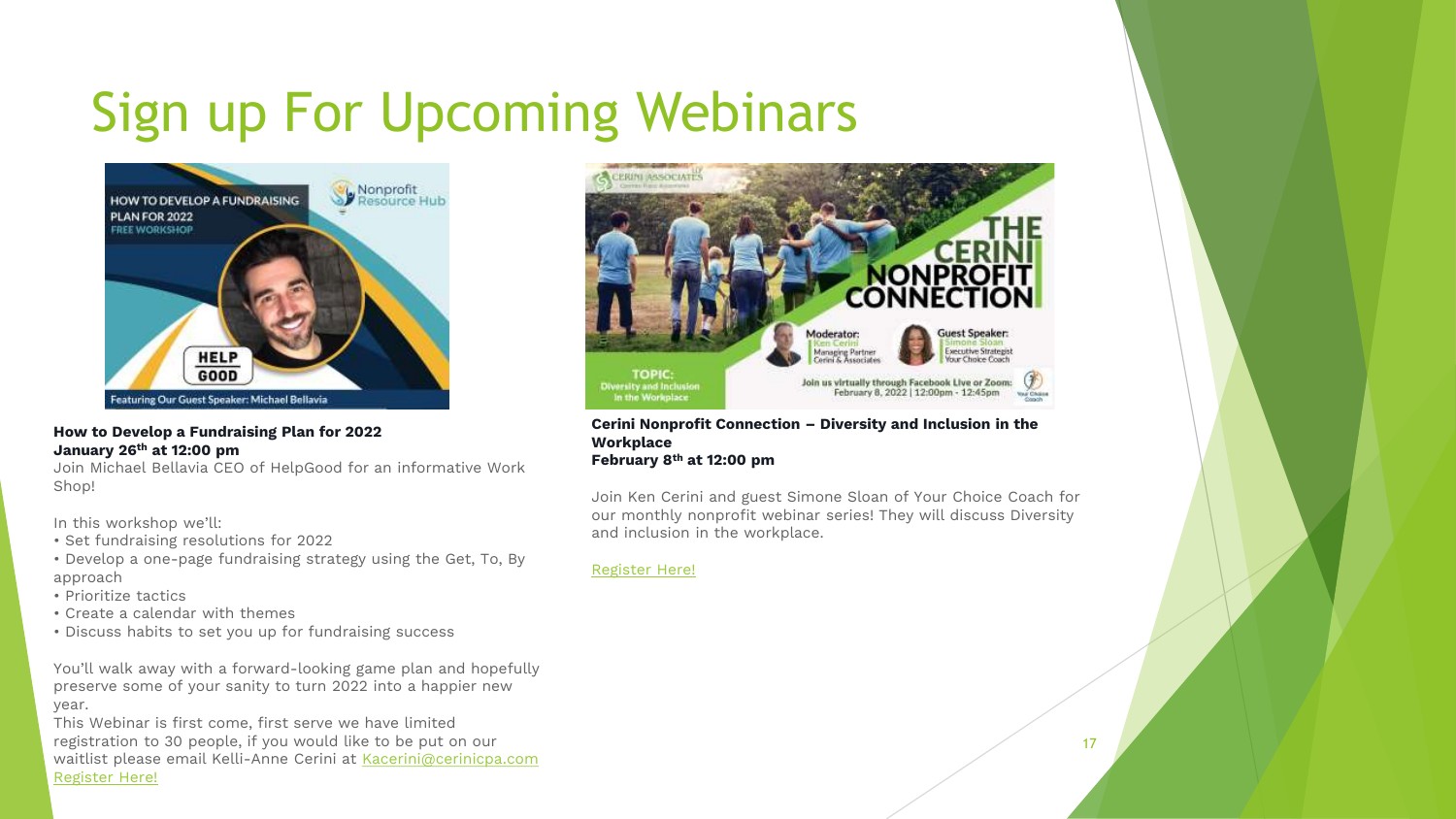

Join The Hub Today at https://nonprofitresourcehub.org/